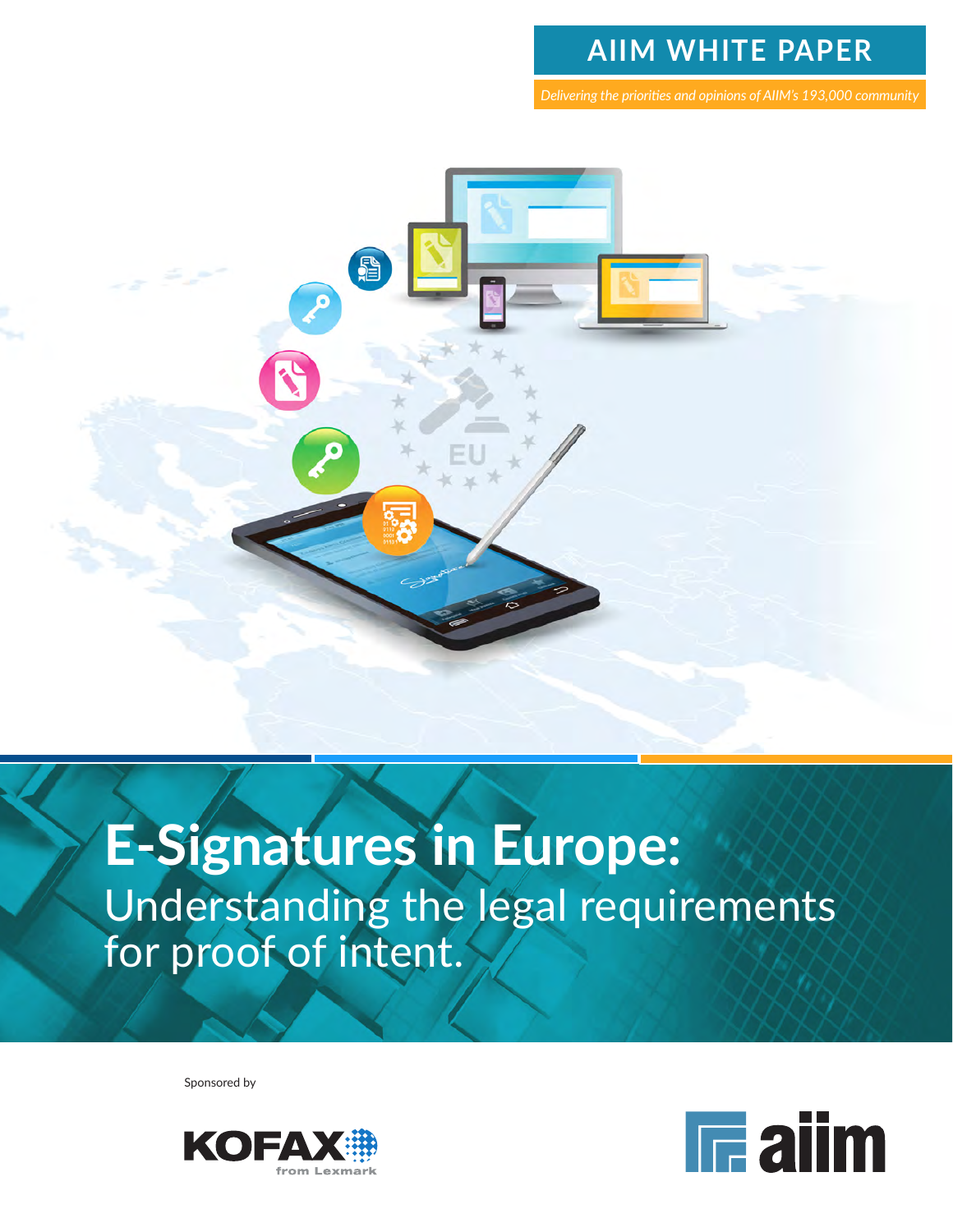#### <span id="page-1-0"></span> **WHITE PAPER In ailm**

Delivering the priorities and opinions of AIIM's 193,000 communit

<u>all</u>

### About the White Paper

As the non-profit association dedicated to nurturing, growing and supporting the user and supplier communities of ECM (Enterprise Content Management) and Social Business Systems, AIIM is proud to provide this research at no charge. In this way the entire community can take full advantage of the education, thought-leadership and direction provided by our work. Our objective is to present the "wisdom of the crowds" based on our 193,000-strong community.

We are happy to extend free use of the materials in this report to end-user companies and to independent consultants, but not to suppliers of ECM systems, products and services, other than Kofax from Lexmark. Any use of this material must carry the attribution – "© AIIM 2016 [www.aiim.org](http://www.aiim.org) / © Kofax from Lexmark 2016 [www.kofax.com"](http://www.kofax.com)

Rather than redistributing a copy of this report to your colleagues, we would prefer that you direct them to [www.aiim.org/](http://www.aiim.org/research) [research](http://www.aiim.org/research) for a free download of their own.

Our ability to deliver such high-quality research is made possible by the financial support of our underwriting sponsors, without whom we would have to return to a paid subscription model. For that, we hope you will join us in thanking our underwriters for their support:



#### **Kofax from Lexmark** Web: www.kofax.com/e-signature

### Process used and survey demographics

The survey results quoted in this report are taken from a series of AIIM Industry Watch reports with survey results taken from individual members of the AIIM community surveyed using a web-based tool. Invitations to take the survey were sent via email to a selection of AIIM's 193,000 registered individuals.

### About AIIM

AIIM has been an advocate and supporter of information professionals for nearly 70 years. The association mission is to ensure that information professionals understand the current and future challenges of managing information assets in an era of social, mobile, cloud and big data. AIIM builds on a strong heritage of research and member service. Today, AIIM is a global, non-profit organization that provides independent research, education and certification programs to information professionals. AIIM represents the entire information management community: practitioners, technology suppliers, integrators and consultants. AIIM runs a series of training programs, which can be found at [http://www.aiim.org/Training.](http://www.aiim.org/Training)

### Special Recognition

*This paper was written with assistance and expert guidance provided by Stephen Mason, Barrister, and Jörg-M. Lenz.*



#### © 2016 © 2016

**[AIIM](http://www.aiim.org) Kofax UK Ltd**  (+1) 301 587-8202 (+44) 870 777 3767 www.aiim.org www.kofax.com

### About the author

Bob Larrivee is Vice President of Market Intelligence at AIIM, and an internationally recognized subject matter expert and thought leader with over thirty years of experience in the fields of information and process management. Bob is an avid techie with a focus on process improvement, and the application of advanced technologies to enhance and **Bob Larrivee**<br>*Vice President of Market* **automate business operations.** 

1100 Wayne Avenue, Suite 1100 1 Cedarwood, Chineham Business Park Silver Spring, MD 20910 Basingstoke, Hampshire, RG24 8WD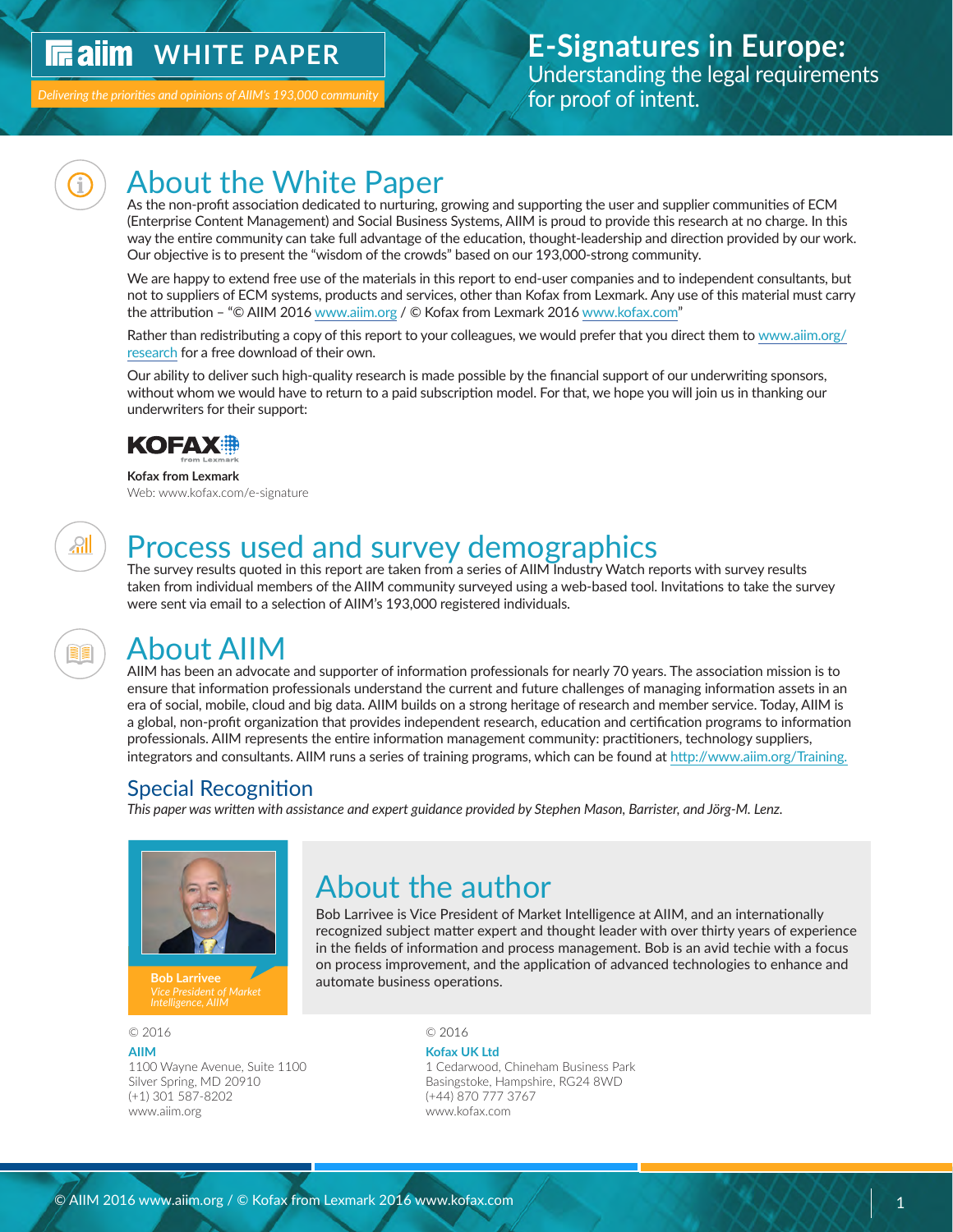## **In aiim** WHITE PAPER

E-Signatures in Europe:<br>Understanding the legal requirements for proof of intent.

# **Table of Contents**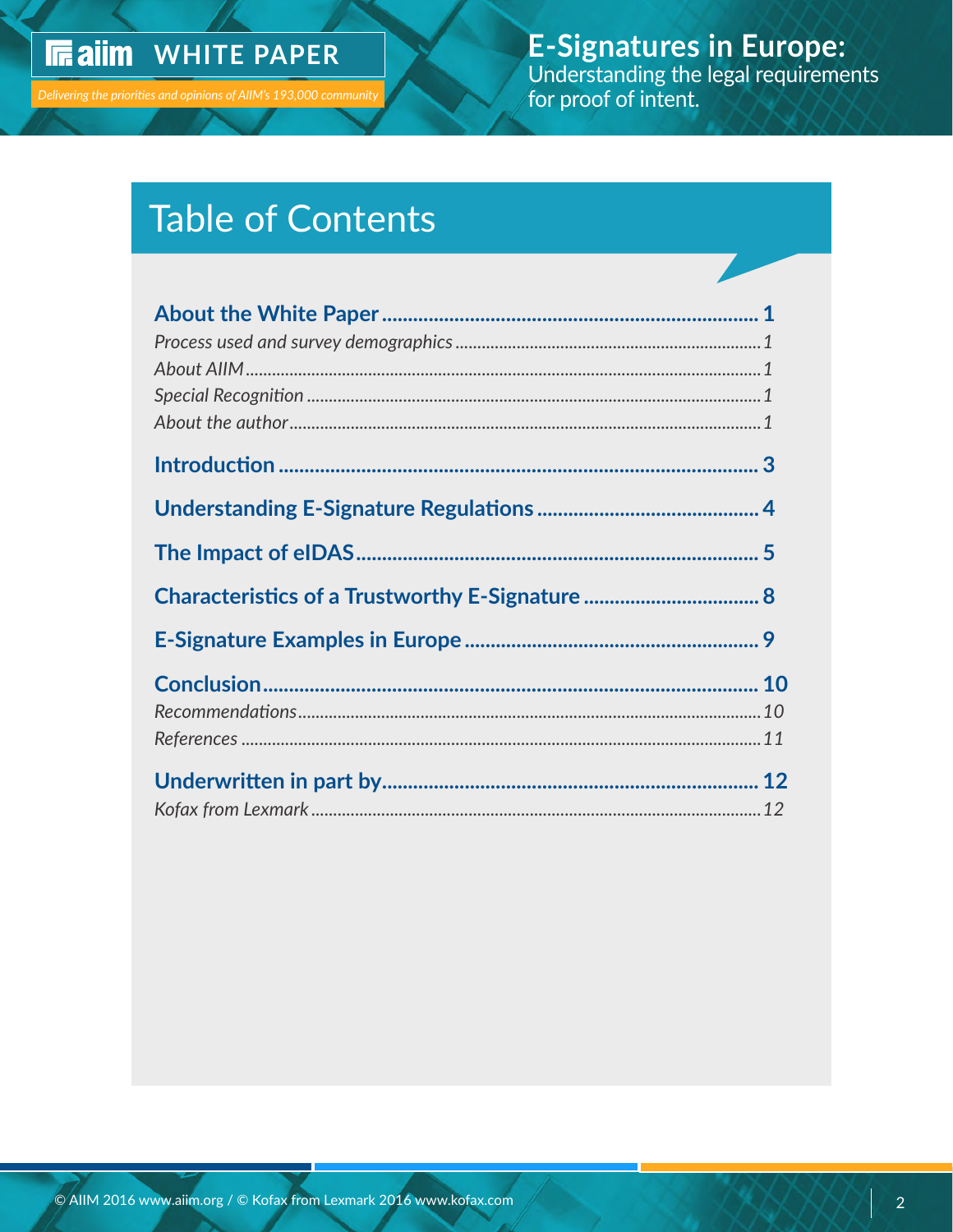### <span id="page-3-0"></span>*IRaim WHITE PAPER*



### Introduction

Most business organizations have to meet the increasing expectations of today's connected, mobilesavvy customers who want to interact on all channels. From their perspective, business transactions should be executable anytime, anywhere and must be simple and straight. Employees increasingly expect the same from internal workflows. For both customers and employees, printing a document to capture a signature for proof of intent feels increasingly odd and is seen as slowing the business process to a crawl. AIIM Research finds confirms this to be the most common reason to print paper.

Despite the fact that E-Signature technology is more than two decades old, with the first European Union E-Signature Directive in place since 1999, the adoption of signing without paper in the private sector has been slow for various reasons. Multi-national businesses seeking a standardized E-Signature approach across their various regions quickly found substantial disparities of E-Signature regulations across Europe. This caused Enterprise Architects in the UK for example, to struggle in understanding and addressing the legal and regulatory compliance requirements in Germany and vice versa.

There is also a cultural challenge related to the human factor. Though it may seem generational to some, there is a lingering sense that a "wet ink" signature, one that is handwritten on a physical piece of paper at times with the use of colored ink like blue, is more trustworthy and valid than an E-Signature. AIIM Research validates this human challenge. According to a study on how organizations are moving to be less paper intensive in their processes, more than 50% of respondents cite that they print documents solely for the reason of adding a signature. *(Figure 1)*



#### *Figure 1. For which of the following purposes do you personally resort to printing paper copies?<sup>1</sup>*

This paper presents some of the reasons why users still heavily rely on paper. For many, it is still a lack of trust, comfort and confidence in electronic processes. As is true for most change management challenges, addressing the human element and reluctance to adopt E-Signatures as part of business through education is key. The majority of users are likely to be familiar with the benefits of E-Signing, and also aware that signing on paper is contrary to the goals of digital transformation. The missing component to drive the change up to now is the lack of trust. Trust is created through a series of compelling user experiences. One example might be to sign something of personal importance like a contract for a life insurance. In part, it is the ceremonial gesture and experience that helps to create a confident user experience.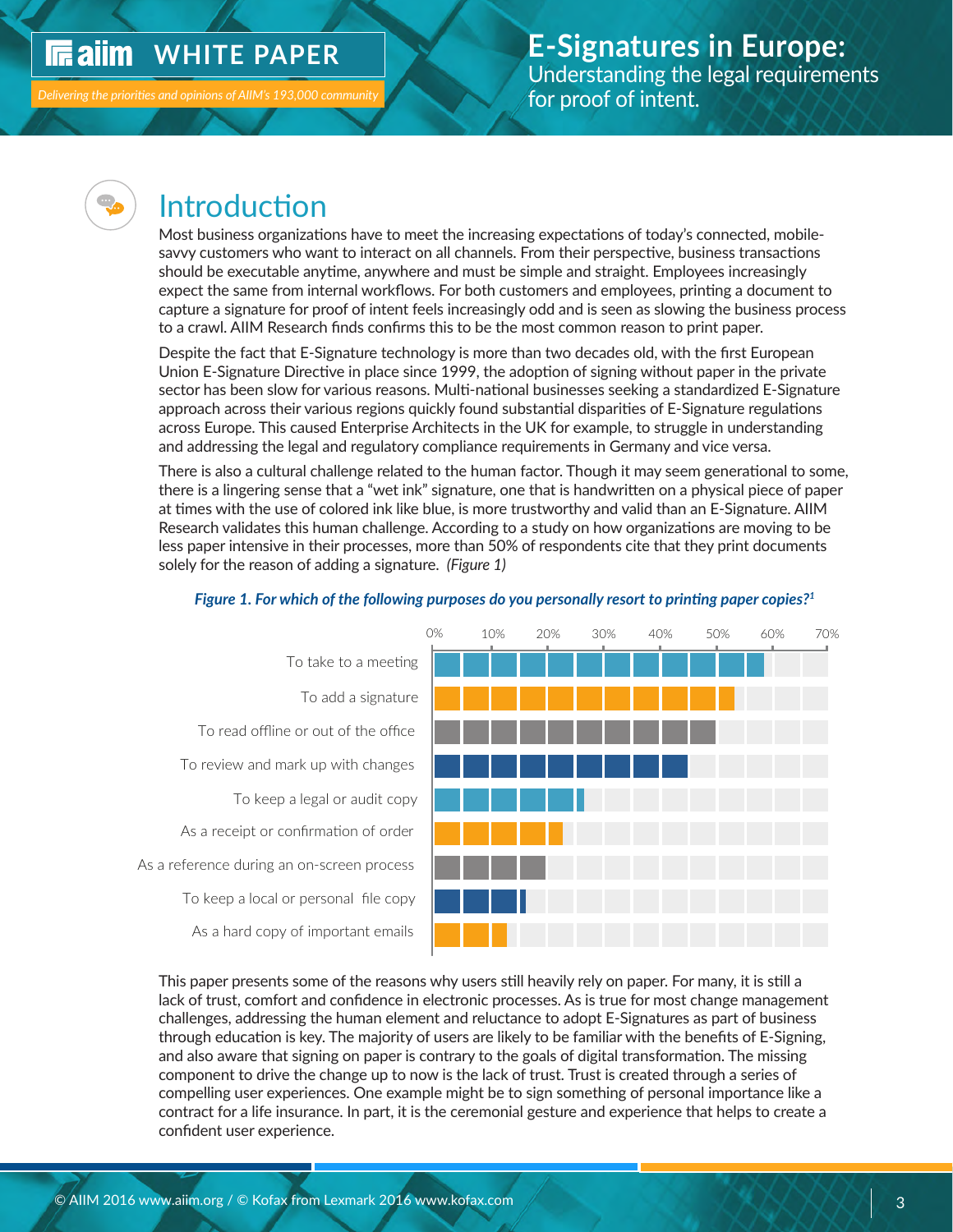### <span id="page-4-0"></span>**IF all M** WHITE PAPER

Delivering the priorities and opinions of AIIM's 193,000 communit

Early on, E-Signature solutions gained a reputation of being complicated to implement and too complex to use; a perception that remains in the minds of many potential users. This, like with most technologies, can be attributed in large part to too much focus on technology, and too little focus on user education and user experience, causing a lack of trust building. Arguably, these are the reasons why many approaches to introduce E-Signing in Europe failed severely.

Changes and advancements in technology indicate it is time to have a new look at E-Signature options for proof of intent in Europe. The focus of introducing E-Signing should no longer be on replacing handwritten signatures, but rather the focus should be on integrating them into a digital workflow where and when it is possible. The heavy adoption of smartphones and tablets offers additional options to incorporate E-Signing into a process in support of proving intent and create trustworthy E-Signatures.

Finally the legal framework in Europe is reflecting these changes as well. In 2016, we see a significant progress in harmonizing the requirements for E-Signing across Europe. Decision makers interested in starting digital transformation initiatives can select various E-Signing solutions with an appropriate balance of ease of use and provision of security with a proven track record in everyday production on large scale for several years.

## Understanding E-Signature Regulations

Today the use of trustworthy E-Signatures is an acceptable business practice that is admissible in times of litigation and audit. The key to success is to identify and understand regulations based on particular business processes for E-Signing.

This paper is intended to provide some guidance on the assessment of regulations and identifying requirements for E-Signature use. Presented here are examples of some of the regulations, characteristics of trustworthy E-Signatures, and options to achieve compliance with particular regulations where required.

In order to understand the relevance of regulations the first step should be to understand the intended purposes for signing, which is either one purpose or multiple purposes of the following:

- **n** Associate the signer with a document
- **n** *Prove involvement in the act of signing*
- **P** *Provide proof of the signer's involvement with the content of the signed document*
- **n** *Provide endorsement of authorship*
- **n** *Provide endorsement of the contents of a document authored by someone else, e.g. witnessing*
- **Prove a person was at a given place at a given time**
- Meet a statutory requirement that a document is signed to make it valid

This kind of assessment is required to understand the use case(s) of a wet ink signature on paper and to identify the corresponding requirements of an E-Signature associated to an electronic document. Note that there may be several signature fields in a particular document fulfilling different purposes. A good example for documents with multiple purposes are account opening documents of banks and telecommunication companies where customers are typically requested to sign multiple times throughout the on-boarding process.

Questions you may ask when trying to identify and understand related to the role of signatures in your business process and their associated risk may include:

■ Why is something (e.g. contract) signed and by whom (e.g. customer)? Potential answers: Legal *Requirements; Operational Reasons – e.g. evidence; Sales Reasons – e.g. confident experience of a conclusion*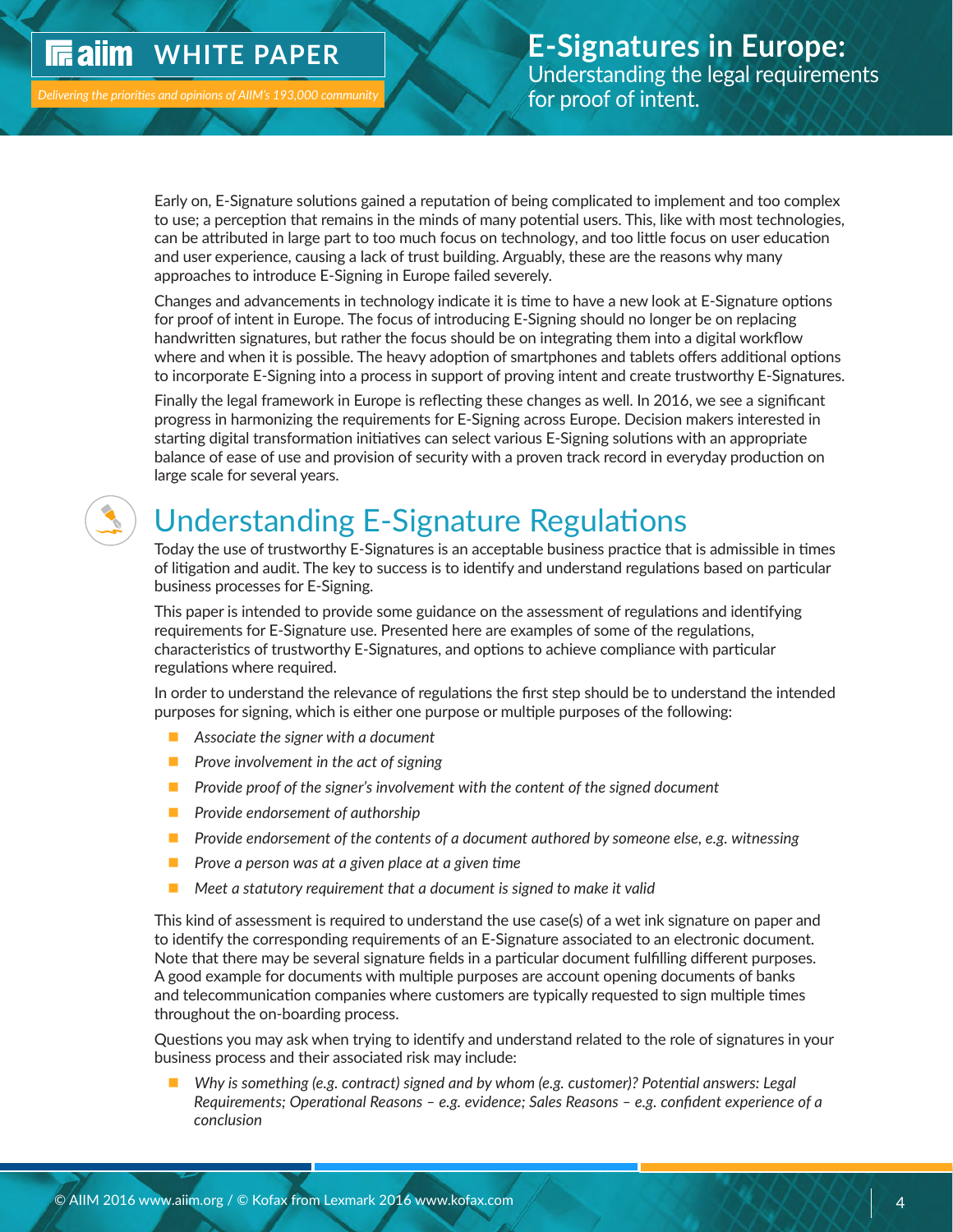- <span id="page-5-0"></span>**n** *Which operational risks do you need to consider?*
- How many and to what extent did your organization experience claims or challenges related to *signatures in the paper-based process?*
- *What are realistic attack scenarios for the electronic signing process?*
- **n** *How likely and how often is a dispute to occur in relation to the signature?*

Wet ink signatures on paper are visual acknowledgements and validation of intent. When it comes to E-Signatures, requirement sets and levels of functionality were created to ensure trustworthiness. In the European Union E-Signature requirements can vary considerably from country to country. Understanding what is allowed and what is not used to be a huge challenge for multi-national companies operating in the various countries across Europe.



## The Impact of eIDAS

Effective July 1st 2016 the [EU Regulation 2014/910,](http://eur-lex.europa.eu/legal-content/EN/TXT/?uri=uriserv%3AOJ.L_.2014.257.01.0073.01.ENG) also known as eIDAS<sup>2</sup>, is in force. This particular Regulation on Electronic Identification and Trust Services for Electronic Transactions in the Internal Market replaces the [EU Directive 1999/93](http://eur-lex.europa.eu/legal-content/DE/TXT/?uri=CELEX%3A31999L0093). Being a Regulation and not just a Directive, it is directly applicable in all 28 EU member states without need of being transposed into local laws. It will replace the overwhelming part of all national signature laws associated to the 1999 Directive.

- n *eIDAS ends some over-regulations caused by different interpretation of the directive into national laws. For many years, national signature laws in some EU countries like Germany and France, used to favor PKI-backed digital signatures in various ways. However, this is just one of various potential E-Signing technologies.*
- **n** eIDAS fills the gaps of the former directive, such as undefined obligations for national supervision of *service providers, which were holding back cross-border E-Signatures, and which did not cover new technology. Given the demand for greater trust in electronics services, the European Commission opted to address these issues by an evolution to more comprehensive legislation. Hence, eIDAS encompasses topics beyond E-Signatures like: e-identification, e-seals, e-time stamp, e-documents, e-delivery service, and website authentication.*
- n *eIDAS opens some new processes for identification and provision of certificates from qualified trusted services providers required to sign with a qualified electronic signature for business processes restricted to the use of this particular form of E-Signatures. Remote identification - via video conferencing with validation of an ID document or in connection with a smartphone – is an alternative to cumbersome physical registration (e.g. identification at a post office, also called "Post-Ident"). It delivers the basis for ad-hoc signing with qualified electronic signatures based on certificate provision on demand.*

Moreover, eIDAS comes with much needed streamlining of E-Signing terminology. It makes it easier for businesses to identify those elements of E-Signature use relevant to their business goals and practices. The regulation defines three levels of E-Signatures: E-Signature, Advanced E-Signature, and Qualified E-Signature.

- **E** *Electronic Signature is defined as data in electronic form which are attached to or logically associated with other electronic data and which are used by the signatory to sign.*
- Advanced Electronic Signature (AES) is defined as uniquely linked to the signatory, capable of *identifying the signatory, created using E-Signature creation data that the signatory can, with a high level of confidence, use under his sole control, and is linked to the data to which it relates in such a manner that any subsequent change of the data is detectable.*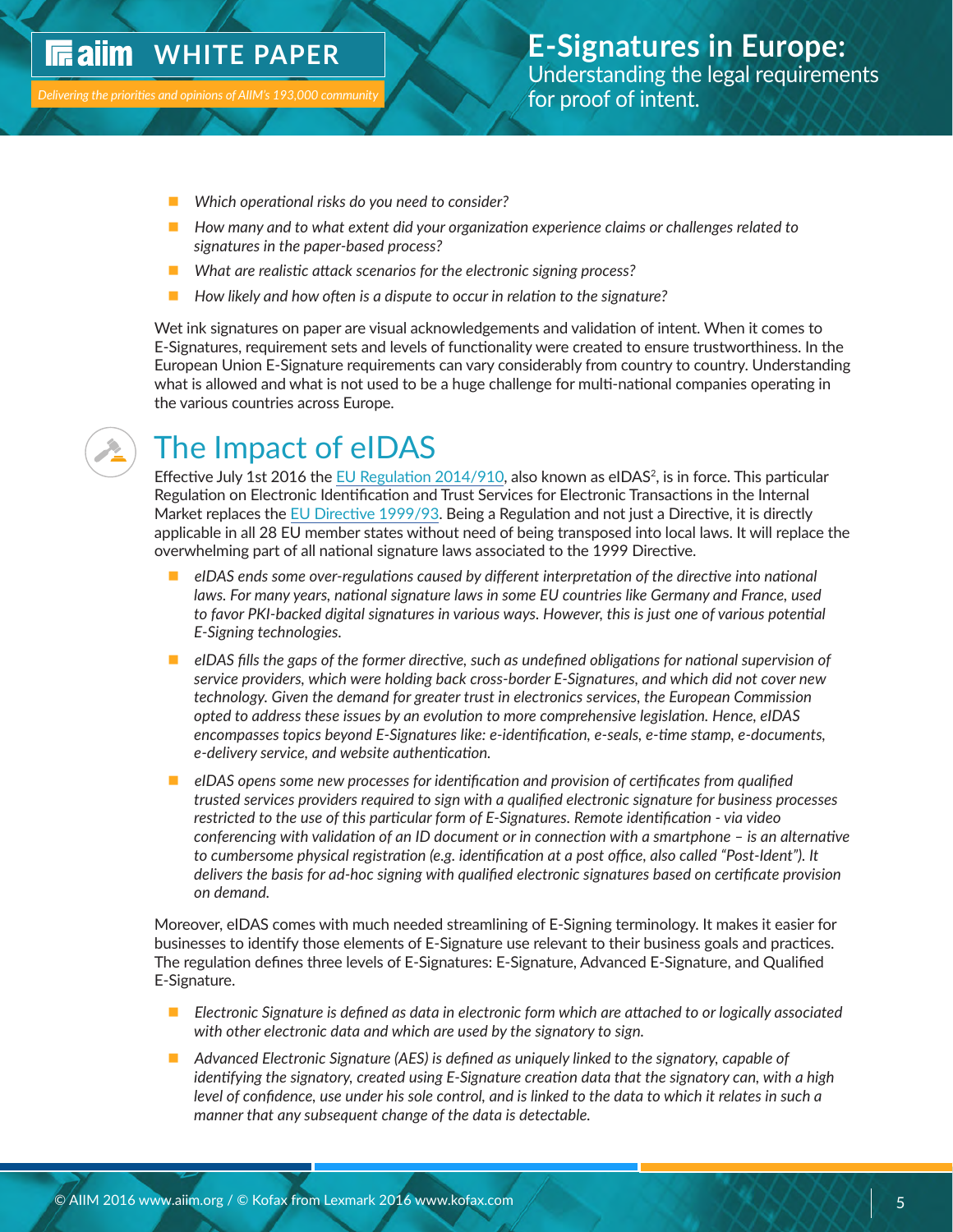#### **WHITE PAPER In ailm**

n *Qualified Electronic Signature (QES) is defined as an advanced electronic signature that is created by a qualified electronic signature creation device, is based on a qualified certificate for electronic signatures, the electronic signature creation data is unique data, which is used by the signatory to create an electronic signature. The 'certificate for electronic signature' is an electronic attestation which links electronic signature validation data to a natural person and confirms at least the name or the pseudonym of that person, and the 'qualified certificate for electronic signature' is a certificate for electronic signatures, that is issued by a qualified trust service provider.*

Prior to eIDAS, legal advisors were recommending organizations providing loans to have their customers sign a separate consent to use electronic signature for closing a loan contract. This was to minimize potential risk and add evidence. In some countries such consent was considered a "good to have" and in others a "must have".

- "Good to have": Loan contracts may be signed with an E-Signature. They are enforceable on their *own. In order to minimize risk, financial organization were advised to consider having one separate mutual agreement with their client signed on paper to recognize that documents E-signed, like the loan contract, will have the same value as a handwritten signature. The financial organization ought to keep the signed paper file. Sample of a country with this structure: Bulgaria*
- *"Must have": Execution of E-Signing for loan contracts requires a so-called "base contract", signed on paper with wet ink - a formal agreement with similar content like the mutual agreement mentioned above, which must be stored in a paper file. Sample of a country with this structure: Hungary*

eIDAS allows to skip mutual agreements or base contracts: Applying a qualified electronic signature, created using a qualified electronic signature creation method (which may reside on remote server) is recognized as a qualified e-signature with equivalent legal effect of a handwritten signature.

The good news: The overwhelming majority of business processes are not subject to any restrictions which type of E-Signature to choose. For most contracts there are no formal requirements to be valid. It's up to the organization to define the level of evidential weight they want to rely on if a document is signed electronically. They may opt to apply E-Signatures on a basic level. However, they ought to consider a solution fulfilling most or all of the requirements of an Advanced E-Signature because of higher evidentiary value. The option to validate authenticity and integrity of a signed document ("Who signed what when?") is key to classify an E-Signature solution as "trustworthy".

Alongside the preparation of eIDAS, the European Commission has started several initiatives for harmonization on that level, too. However, those intending to roll out an E-Signing solution on a multinational level still need to assess the corresponding laws around the business process of each country.

All types of E-Signatures are legally admissible in court as evidence of the parties' agreement as long as there is no particular restriction which format of an E-Signature is considered legally binding for a particular business process. Provision of evidence is more likely to be regulated in Business-to-Consumer-processes (B2C) than in Business-to-Business-processes (B2B).

If a particular business process is restricted to the use of a Qualified E-Signature or an Advanced E-Signature or excluded from electronic execution at all - is still defined by each country in their procedural obligations as outlined in civil or commercial law *([examples see page 7](#page-7-0))*.

For many, business process documents signed with basic E-Signatures may be considered as valid for contract conclusion. However, the existence and content of documents signed with solutions fulfilling most or all of the requirements to create an Advanced E-Signature are more likely to be enforceable in court. Documents with Qualified E-Signatures are required as evidence for enforceability only in a minority of legal situations.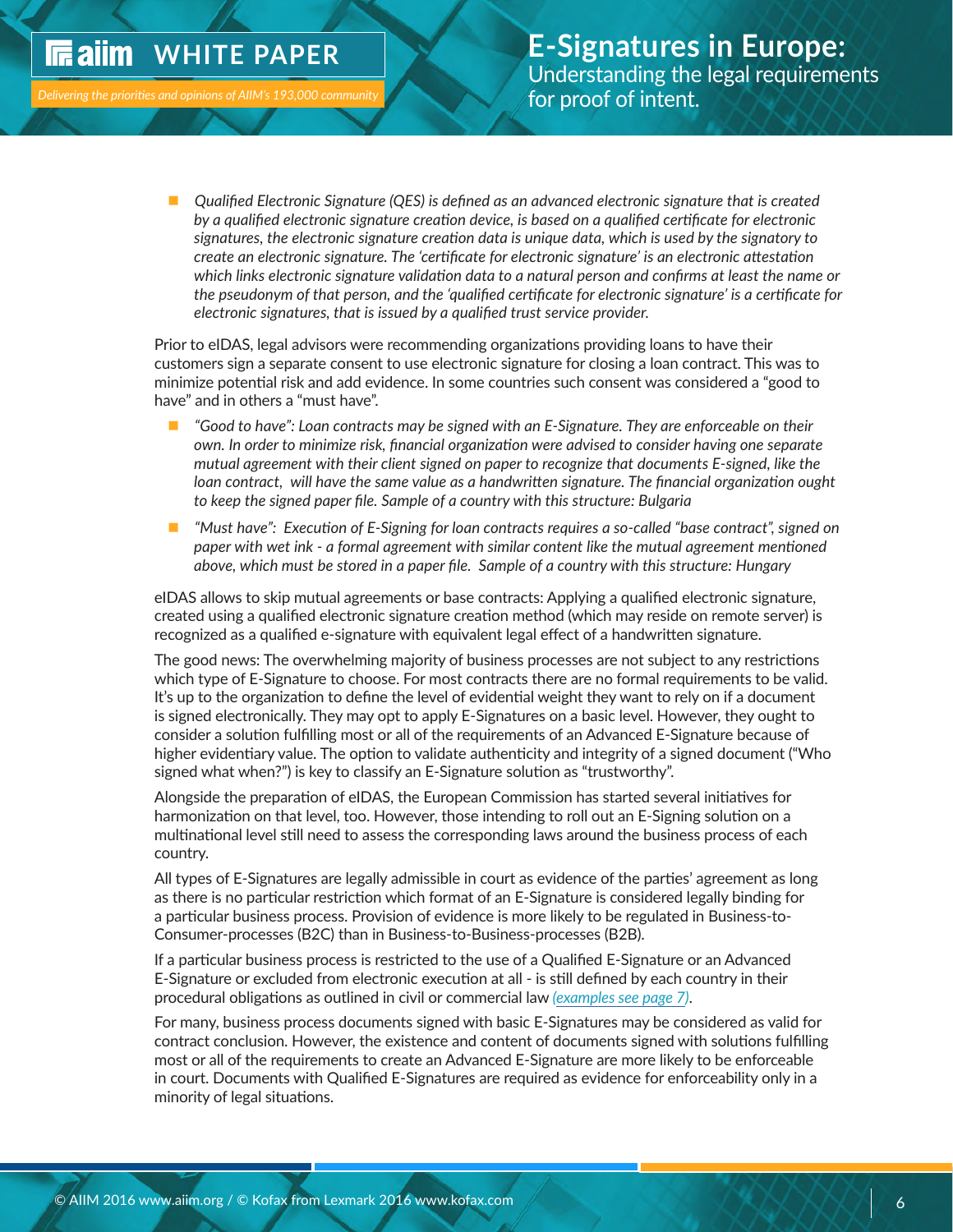#### <span id="page-7-0"></span> **WHITE PAPER IF** ailm

Even if you understand the implications of these requirements, the fact remains it is merely your interpretation and does not necessarily address the specific interpretations and guidelines of each separate country. Restrictions or exclusions of the usage of E-Signatures are typically not part of E-Signing Regulation, Directive or Laws. They are usually found in Civil or Commercial Laws, and some may reside in Standards by Industry Organizations as well.

Typical processes where no signature requirements are imposed by law for validity or enforceability reasons and therefore considered as "form free" in most EU countries are:

- n *Banking: Account opening, modification, and deletion; broker proxies; consultation minutes; cash deposits and withdrawals; standing orders; exemption orders for capital gains,*
- *Insurance: Applications, agreements, damage reports ...*
- *Telco: Contracts (mobile, DSL, cable etc.), service reports, ...*
- **n** Utilities: Power Supply Contracts
- Retail: Receipts at the point of sale or point of delivery, *merchandise return, service documentation, applications for customer reward schemes …*

For the processes listed above, where physical signatures on paper are not required, use of physical signatures on paper is the form chosen arbitrarily to provide some kind of proof of intent; often referred to by legal experts as, "arbitrarily written form".

A few EU countries have adopted particular processes around Advanced Electronic Signatures. The publication of the Italian "Digital Code for Public Administration" covering Advanced E-Signatures ignited Italy's E-Signing adoption from late 2010 onwards. The "Decree on Technical Regulations for Advanced Electronic Signature" published in May 2013 defines electronic documents signed with digitized handwritten signatures as part of a solution to create Advanced Electronic Signatures being a valid substitute to traditional wet ink signatures on paper. The decree is authorizing the use of Advanced E-Signatures in the signing of any type of document with legal force between all stakeholders: individuals, businesses, state administration, citizens, healthcare, and accountants.

In some countries, a few business processes are only considered legally binding if Qualified E-Signatures are applied. Contracts to apply for a consumer loan or to sign a leasing contract are subject to this restriction for example in Germany, Switzerland and Austria. Interestingly enough there is an exception to the rule: If no interest is imposed on the consumer loan (Zero-Percent-Financing) the contract does not fall under the regulations of a consumer loan and may be categorized as form free.

Total exclusions from a process to be signed electronically are sometimes based on a formal notarization requirement. Under German law such requirements exist for example for a few Human Resources documents like termination of employment and the written reference at termination of employment. Additionally, documents to transfer real and intangible property as well as contracts for marriage, inheritance (and waving and sales of thereof), acknowledgment of debt; life annuity commitment, contract of surety-ship, promise to fulfill an obligation and acknowledgement of a debt may also fall into this exclusion element. The corresponding paragraphs may be found in the German Civil Code (Bürgerliches Gesetzbuch, 'BGB').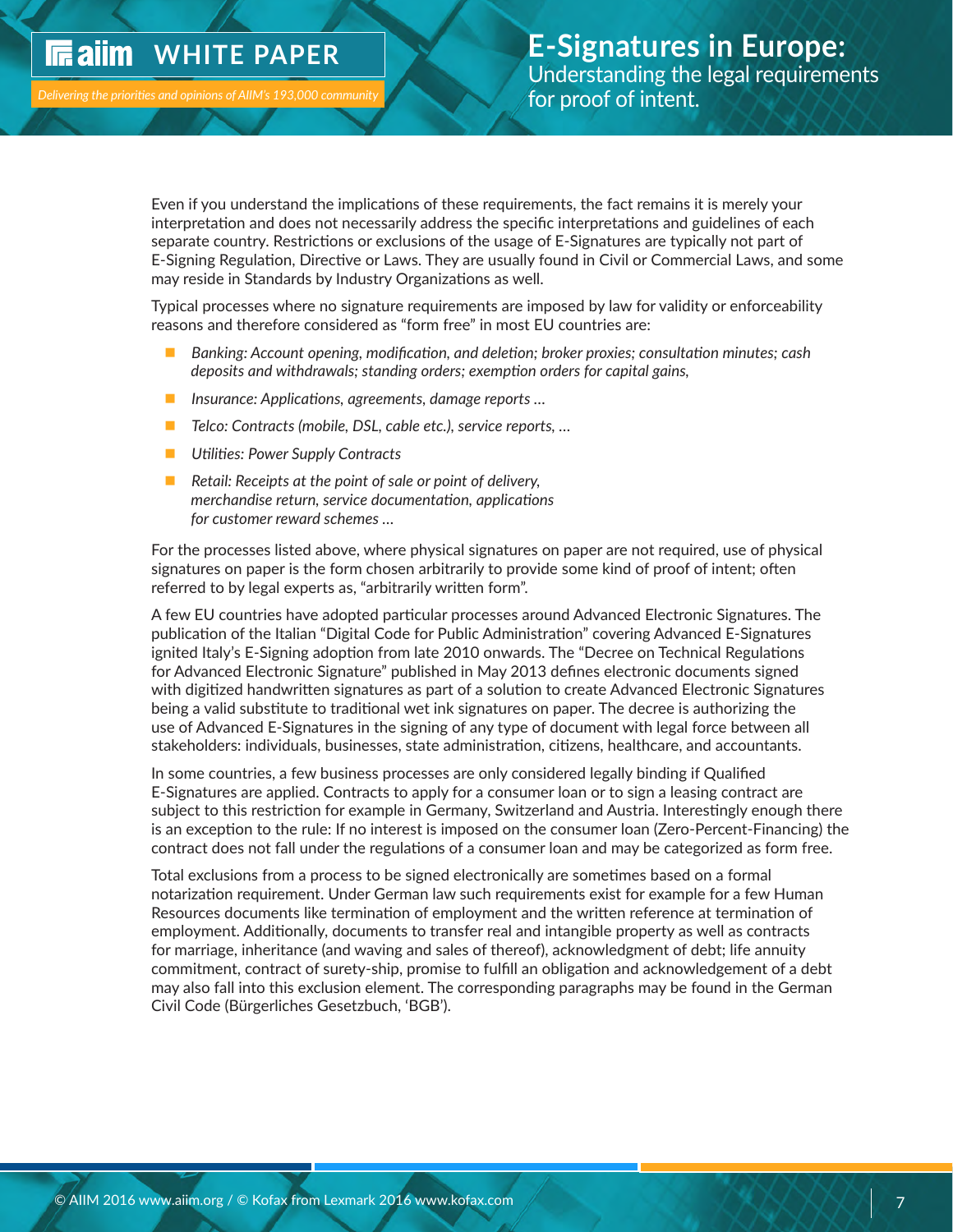#### <span id="page-8-0"></span>**IIE alim WHITE PAPER**

**Delivering the priorities and opinions of AIIM's** 



### Characteristics of a Trustworthy E-Signature

Selecting the appropriate E-Signing method is important, and requires an understanding of the characteristics and best practices supporting a trustworthy E-Signature. While there is a common understanding in Central Europe that E-Signature solutions fulfilling most or ideally all requirements of an Advanced E-Signature deserve the classification as being trustworthy, organizations wishing to implement E-Signatures must align their technology, culture, and processes to meet the challenges of E-Signature use.

There must be a clear vision of why, how and when E-Signatures are considered appropriate and what technologies will be used to support this initiative. There should be a framework or set of guidelines put into place and taught to those authorized for E-Signature use. These guidelines should include but are not limited to the following:

- n *A means of providing and validating the authenticity and integrity of signed documents*
- Creation and regular maintenance of the documentation related to the systems used to create the *records that contain electronic signatures*
- Monitoring to ensure all records that include electronic signatures are created and maintained in a *secure environment that protects the records from unauthorized alteration or destruction*
- *Establish standard operating procedures for the creation, use, and management of records that contain electronic signatures and maintain adequate written documentation of those procedures.*
- Train staff in the standard operating procedures, use of technologies methodologies related to use of *E-Signatures*
- *Identify and implement technology that includes signer validation capabilities like capturing biometric signature characteristics in support of regulatory, legal and industry compliance*

An E-Signing process in general and the signature ceremony in particular may be considered trustworthy if the process is capable to fulfill the requirements of a paper-based wet ink signature process: The quality of proof, the evidential weight, is based on functions to cater for conclusiveness (non-repudiation as much as it is possible), integrity (resistance against manipulation) warning (protection against haste, time to recognize content to be signed) and last, but not least identity. These requirements for a written form are for example outlined in German Civil law, not in particular for E-Signing but for signing processes in general.

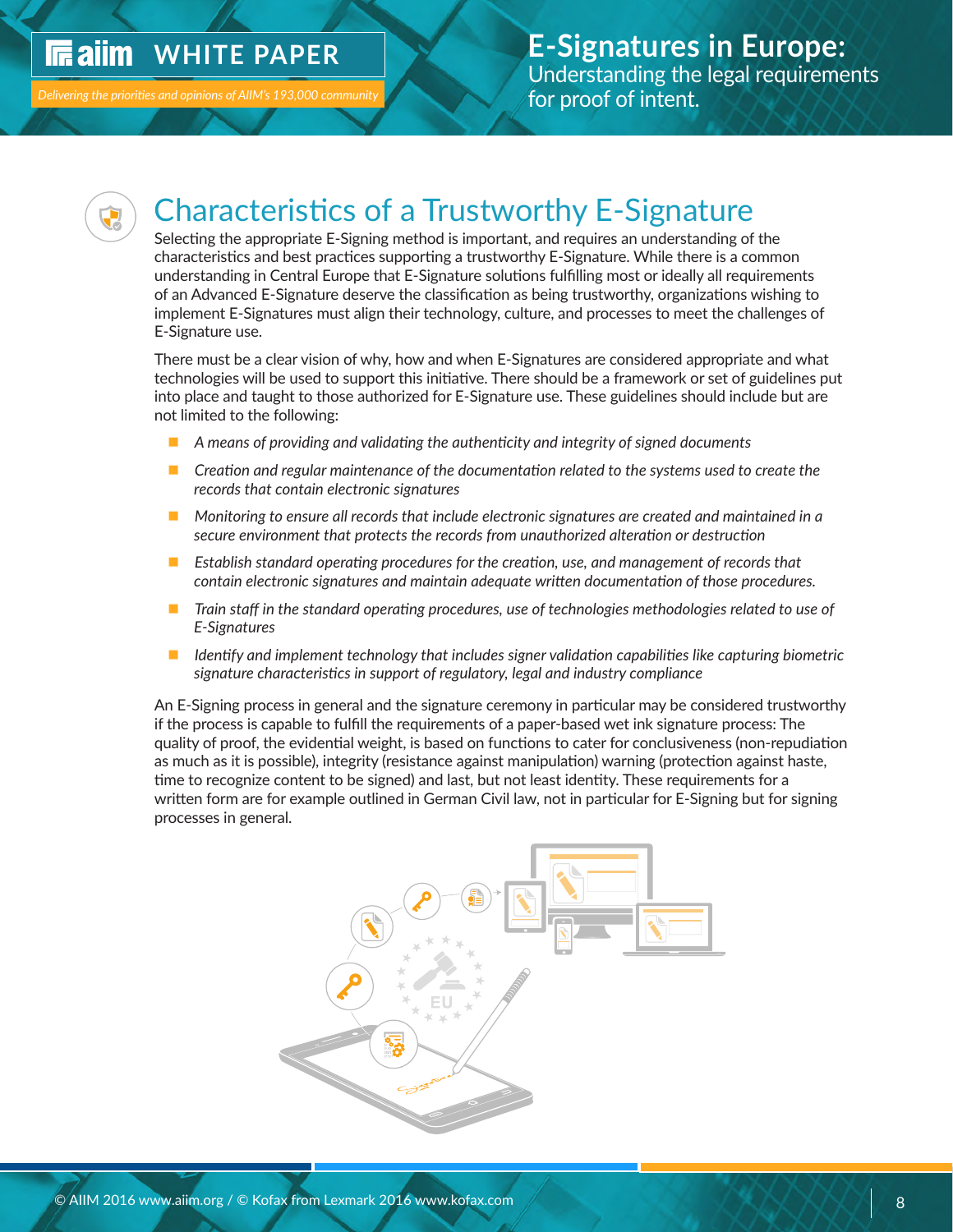#### <span id="page-9-0"></span>**In ailm WHITE PAPER**

Delivering the priorities and opinions of AIIM's 193,000 communit



### E-Signature Examples in Europe

This section presents several use case scenarios to put the previous discussion in context. These scenarios will include but are not limited to the Finance, Insurance, Retail, and Telco industries. The scenarios will present the business problem – pain points – and how E-Signature helps to eliminate the pain while supporting regulatory compliance.



#### **Spain**

A well-known Financial Institution in Spain provides one of the most prominent examples for E-Signing in Europe. Incorporating nearly 50,000 signature pads in more than 15,000 branches, over 18 million customers are using their solution per year. More than 600 million documents have been signed using signature pads, representing more than 93% of all documents used daily. Ex-ante compliance verification is easier and more reliable and the process meets the requirements from MiFID and AML Regulations. As a result, the savings realized from E-Signing is estimated at 6.27 Euro per document. This is based on a combined calculation of direct & indirect cost savings. Potential annual saving could reach a total up to 3.4 million, based on an assumed usage rate of 110 million paper sheets / year.

The biometric data captured, proving that the signatures have been provided by the authorized person resulted in litigation being resolved out-of-the-court for 37 cases.2 In one instance, a fraud–forgery case about the reimbursement of an investment fund and cash withdrawal over the counter was resolved when the judge called for evidence of biometric testing and validation. As a result, a Trusted Third Party was able to prove the case and support the fraud victim.



#### **Italy**

E-Signing based on biometric handwritten signatures ("Fima Grafometrica") has seen broad adoption in Italy in the last four years; Traditional signing on paper was gradually replaced in Banking, Insurance, Telecomms and at Energy suppliers. Italy's leading E-Signature solution provider claims that already back in 2013 250 million documents were e-signed with its solutions. By end of 2014, 180.000 workstations or mobile devices were equipped with solutions of this vendor. The preferred choice are solutions with Advanced E-Signatures. From 40 of the largest customers of this vendor, only two use processes in which Qualified E-Signatures are created. On the other end, only 3 rely on basic E-Signature processes.



#### **Germany**

In 2011, an insurance group was one of the first in the world to recognize the potential of the iPad for business use, equipping sales staff with tablets used for presentations, consultations, and explaining products and services. Additionally, these tablets are used for E-Signing various policy forms such as the application for life insurance and the consultation minutes (as required by European Insurance Distribution Directive, IDD). Several benefits cited include instant deal closure at point of sale, and higher shadow processing rates.

In Retail, E-Signing technology supports a broad set of transactions where customers (and/or employees) must provide a signature. These transactions include Girocard debits (formerly known as EC cash process), closure of cash accounts, provision of samples for test purposes, handling of returns and last, but not least, managing repair inquiries. The main application in Germany for E-Signing in retail is EC debit ("Elektronisches Lastschriftverfahren", ELV): The value of around 13 percent of all transactions in retail in [2015](http://www.einzelhandel.de/index.php/presse/aktuellemeldungen/item/125408-bezahlen-mit-ec-karte-und-unterschrift-weiter-gefragt)<sup>4</sup> and one third of all payments were executed with direct debits. In this "sign to pay" process, direct debits are authorized through digitized signatures, collected on signature capturing devices. This process offers a cheaper alternative to the Electronic Cash procedure of payment via PIN.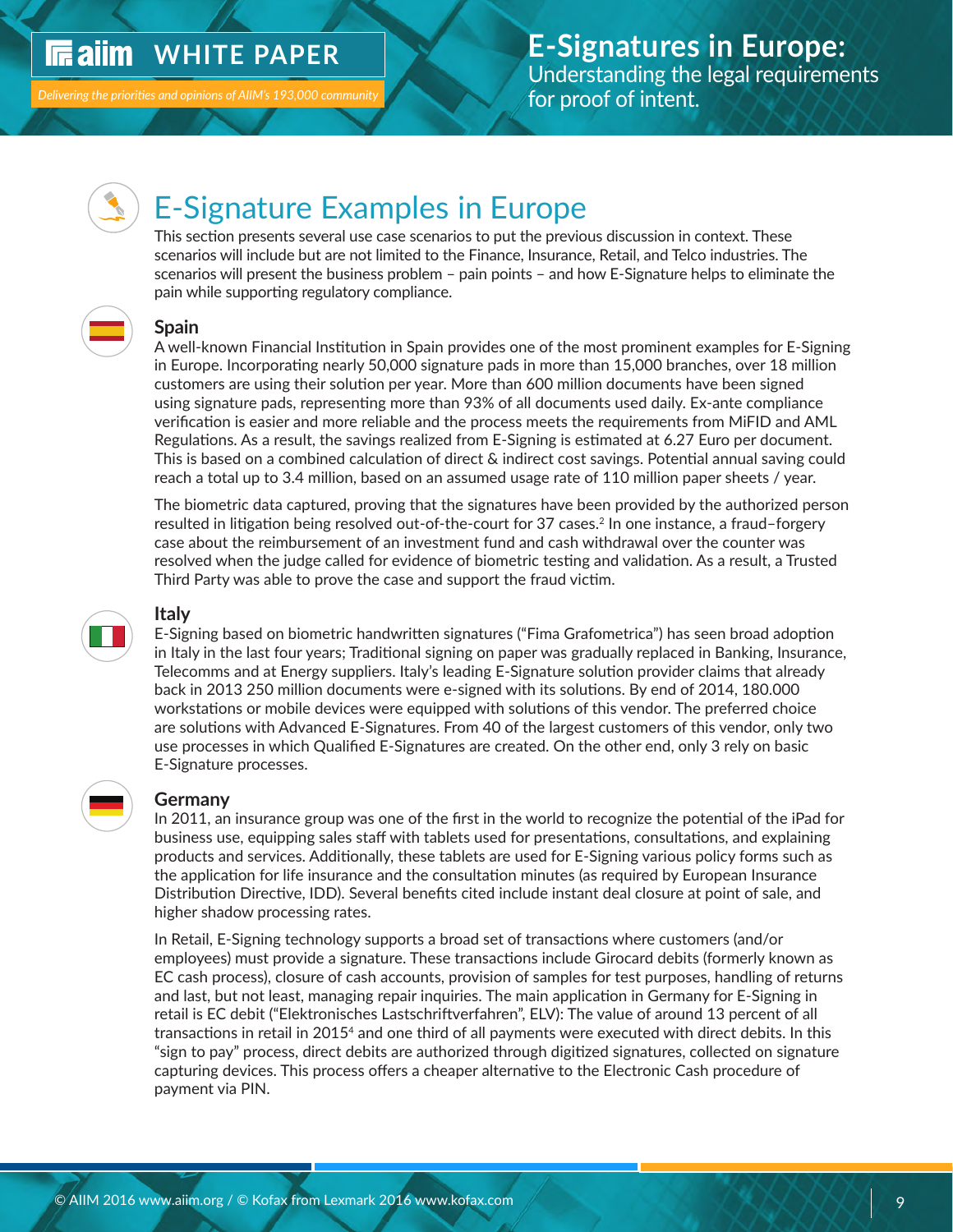#### <span id="page-10-0"></span> **WHITE PAPER In ailm**



#### **Slovakia**

Trustworthy E-Signing on Android tablets was pioneered by a well-known global finance group in 2013. Customers of this financial institution E-Sign on the tablets to apply for a consumer loan, e.g. to purchase electronics or furniture. A special, active stylus, which comes with the tablet, communicates with a sensor mat underneath the display enabling the capture biometric characteristics of handwritten signatures. This particular solution includes special security features for secure offline signing.

Retailers are happy as time-to-approval for financing has been cut down from 3 days to 3 hours, 91% of customers prefer signing on tablet to signing on paper in a customer survey, operational costs are down by 25%. On-boarding time is down 60% and every year, 1.6M sheets of paper are saved. The solution has been rolled out in additional countries in Central Eastern Europe.



#### **Switzerland**

One of the largest telecommunications providers in the country, with around 3 million customers, embarked on its first E-Signature initiative in 2008. Since that time, the company is processing customer contracts at the point of sale. This includes capturing customer and retailer signatures in their own shops and via selected retail channels. The most frequent use case is signing a new or updating an existing contract. Signatures are also captured for the transfer of phone numbers from former providers and the registration of SIM cards.

### **Conclusion**

While E-Signatures are rapidly gaining acceptance and use, and regulations like eIDAS are put in place, there is no one size fits all approach when it comes to E-Signatures in Europe. Regulations are in place to provide guidance and establish a standardized approach to E-Signature use, eliminating confusion and complexity for multinational businesses. eIDAS also serves as the functional requirement for businesses seeking to implement E-Signature technology, with a comfort level that if the solution they choose complies with eIDAS, it complies with the regulations of those countries participating as part of the European Union. It also has an impact on countries with close contractual ties to the European Union like Norway or Switzerland.

Given these regulations take effect July 1, 2016, it is imperative that business organizations take time to learn and understand not only the regulations themselves, but also the impact it will have on how business will be conducted going forward, a) with a solution in place, and b) investigating usage. Those with E-Signature solutions in place today must ensure their solution complies with the new regulations. Those businesses investigating use of E-Signature must ensure the solution they choose support regulatory compliance and can benefit using eIDAS as the basis for their functional requirements in the selection process.

## Recommendations

In order to best address E-Signature use, organizations must begin at the base level of where signatures are applied in the business process. If paper is currently the dominant form of signed documents, it is beneficial to document the process, identify the documents in the process, what signatures are required by whom and for which purpose, and how they are managed through the remainder of the process. At this stage, digital transformation becomes part of the discussion, identifying opportunities to keep digital documents digital, and apply E-Signature as part of an end-to-end digital process.

A sound approach to this may be the formation of an E-Signature framework and governance as a foundation that can be built upon – much like that of a Lego system, with each element being a building block. In this way, a flexible platform is created that adheres to regulatory compliance, provides flexibility to incorporate those technologies for E-Signing that are most appropriate for the business need, and delivers a simple to use interface accelerating user acceptance.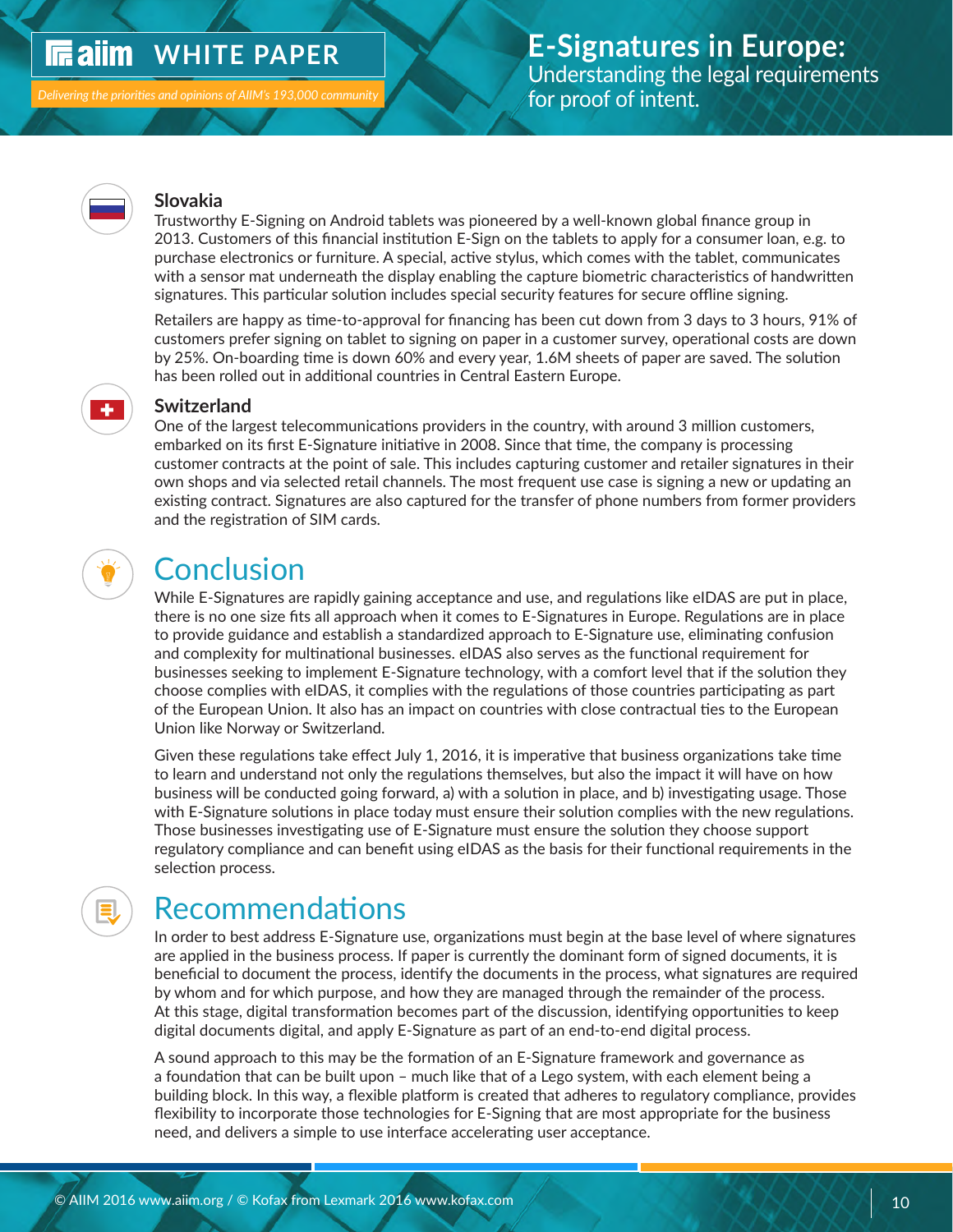<span id="page-11-0"></span>**Delivering the priorities and opinions of AIIM's** 

Begin by taking the following steps:

- n Map and document signature processes, their purpose, associated documents, and signature activity to identify, whether they do have to meet additional legal requirements.
- $\blacksquare$  Identify your required level of process security and need for evidential weight for these business processes. For a before-and-after comparison: Asses the operational risk you are facing in your paper process today as well.
- $\blacksquare$  Learn and understand the new eIDAS Regulation.
- $\blacksquare$  Identify the impact and challenges your organization may face as a result.
- Search for solution providers offering an E-Signature framework based on eIDAS and fulfilling your functional requirements based on your business processes.

E-Signature provides many benefits ranging from productivity to defensibility and helping organizations to achieve a much better customer experience. The key is to understand which type of E-Signature must be used for compliance reasons, and how it will be used for business benefit. AIIM Research finds that 40% of respondents feel one of the greatest benefits of mobile/capture capabilities is the speed of data availability.<sup>3</sup> This is true of the ability to capture signatures at the first touch point with a customer, where the trigger for many E-Signing projects is the reduction of "time-to-contract".

The time is now, the technology is here, and the guesswork and complexity is being lessened through regulation. The time is now to move forward into the 21st century way of transacting business.

Last, but not least: Think about E-Signing as an evolutionary process. In many cases a gradual shift from wet ink signing to electronic signing processes is the most appropriate approach. Signature Management solutions which also cater for paper based signatures ("P-Signatures") which enter the digital world via scans or photo and being capable of automatic verification of signature images will provide you with best of both worlds.



### References

- *1* [AIIM Industry Watch titled "Paper Wars 2014 an update from the battlefield"](http://www.aiim.org/Research-and-Publications/Research/Industry-Watch/Paper-Wars-2014)
- *2* [No more papers. Digital Banking in the 21st Century](https://prezi.com/a1wsjkk_ry-w/no-more-papers-digital-banking-in-the-21st-century/)
- *3* [AIIM Industry Watch titled Paper Free Progress measuring outcomes](http://www.einzelhandel.de/index.php/presse/aktuellemeldungen/item/125408-bezahlen-mit-ec-karte-und-unterschrift-weiter-gefragt)
- *4* [Handelsverband Deutschland: Bezahlen mit EC-Karte und Unterschrift weiter gefragt, 6.5.15](http://www.einzelhandel.de/index.php/presse/aktuellemeldungen/item/125408-bezahlen-mit-ec-karte-und-unterschrift-weiter-gefragt)